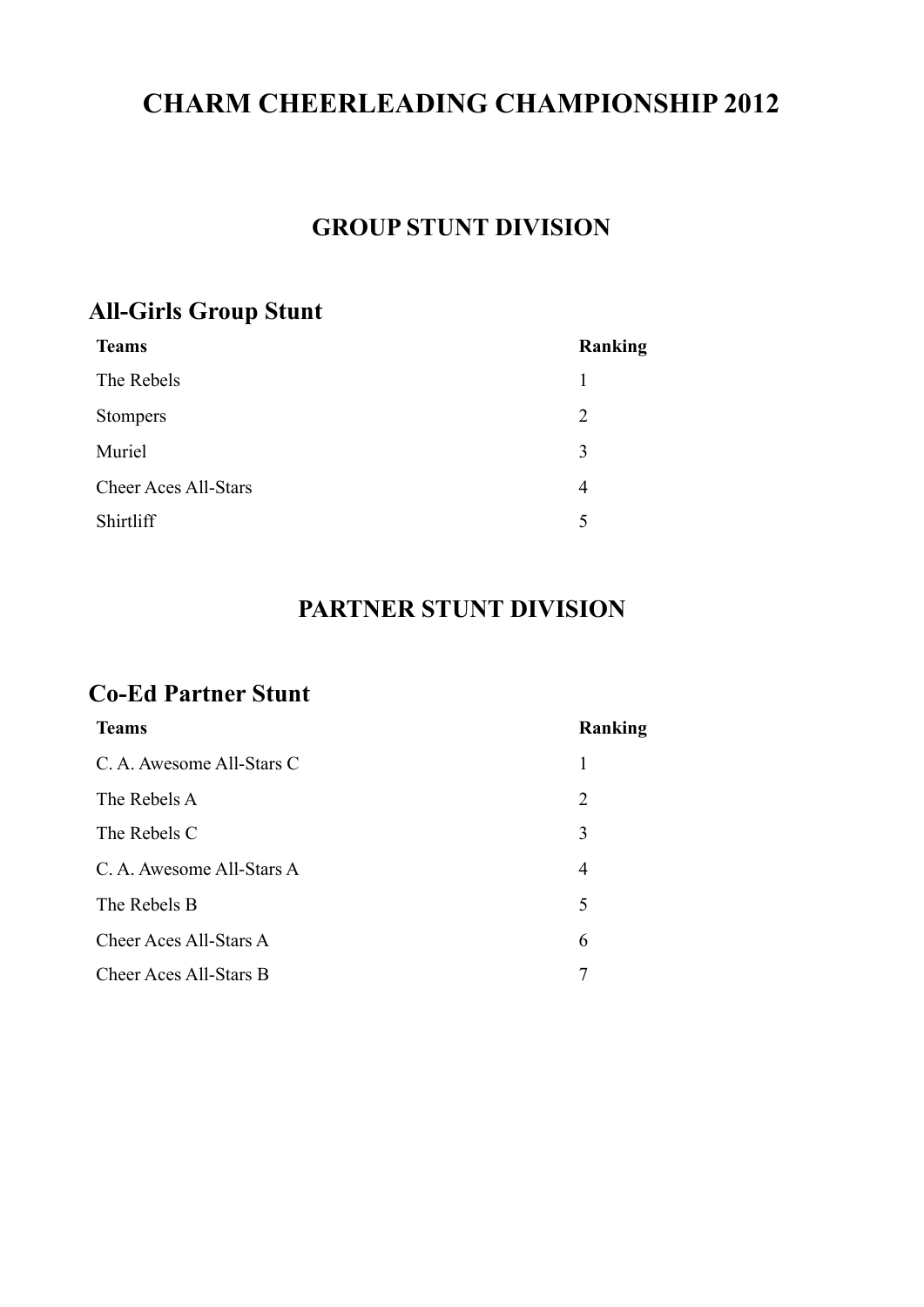### **CHEER POM DIVISION**

#### **Cheer Pom**

| <b>Teams</b>                | Ranking |
|-----------------------------|---------|
| C. A. Awesome Dance Team    |         |
| Vulcanz All Girls           | 2       |
| <b>Cheer Aces All Stars</b> | 3       |
| <b>Infinity All Stars</b>   | 4       |
| <b>Shirtliff</b>            | 5       |

## **TEAM CHEER DIVISION**

#### **Team Cheer Pee Wee**

| <b>Teams</b>       | Ranking        |
|--------------------|----------------|
| <b>Sparks</b>      | 1              |
| <b>SKBD</b> Lynx   | $\overline{2}$ |
| Triton             | 3              |
| Angels             | $\overline{4}$ |
| <b>Bears</b>       | 5              |
| <b>Baby Angels</b> | 6              |
| Lynx Jr            | 7              |
|                    |                |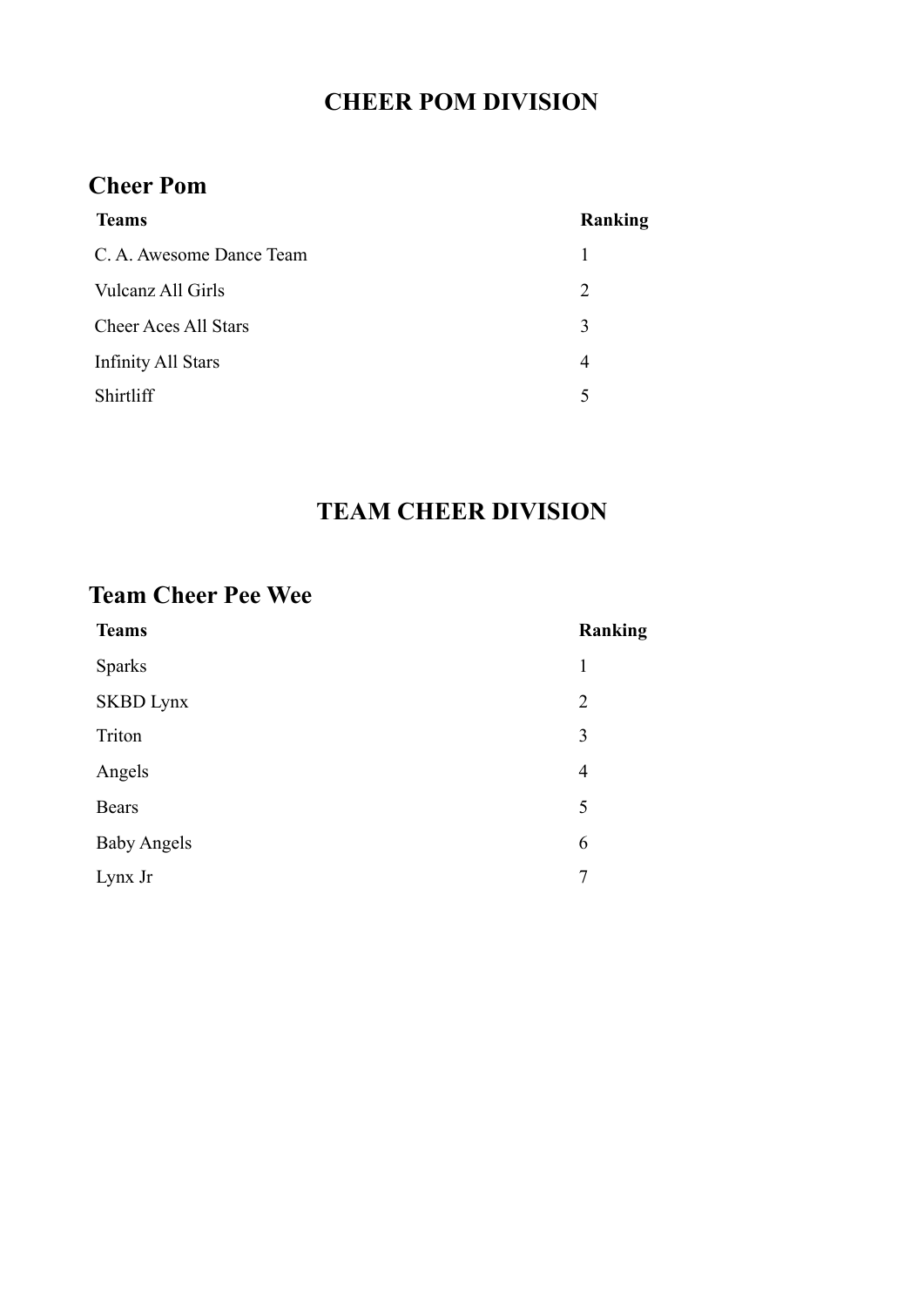## **Team Cheer All-Girls Level 4**

| Ranking        |
|----------------|
| 1              |
| $\overline{2}$ |
| 3              |
| $\overline{4}$ |
| 5              |
| 6              |
| $\overline{7}$ |
| 8              |
| 9              |
| 10             |
|                |

# **Team Cheer Co-Ed Level 4**

| <b>Teams</b>   | Ranking |
|----------------|---------|
| Zodiac         |         |
| Vulcanz Co-Ed  | 2       |
| Mickeymitez    | 3       |
| Calyx All-Boys | 4       |
| Titadyn Co-Ed  | 5       |

## **Team Cheer Co-Ed Level 5**

| <b>Teams</b>                | Ranking                     |
|-----------------------------|-----------------------------|
| <b>Cheer Aces All-Stars</b> |                             |
| C.A. Awesome All-Stars      | $\mathcal{D}_{\mathcal{A}}$ |
| C.A. Aspire                 | 3                           |
| Zenith                      |                             |